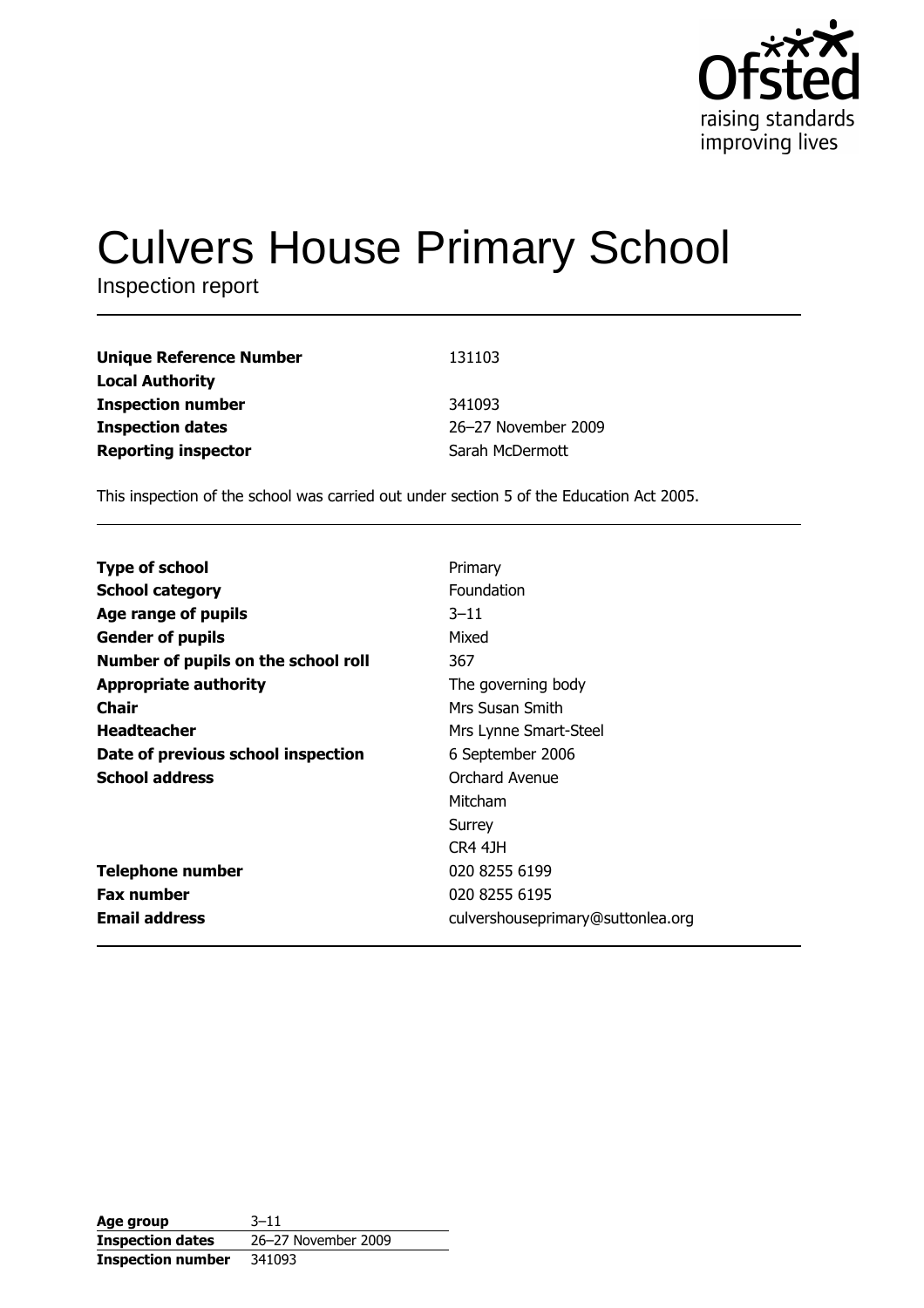The Office for Standards in Education, Children's Services and Skills (Ofsted) regulates and inspects to achieve excellence in the care of children and young people, and in education and skills for learners of all ages. It regulates and inspects childcare and children's social care, and inspects the Children and Family Court Advisory Support Service (Cafcass), schools, colleges, initial teacher training, work-based learning and skills training, adult and community learning, and education and training in prisons and other secure establishments. It rates council children's services, and inspects services for looked after children, safequarding and child protection.

Further copies of this report are obtainable from the school. Under the Education Act 2005, the school must provide a copy of this report free of charge to certain categories of people. A charge not exceeding the full cost of reproduction may be made for any other copies supplied.

If you would like a copy of this document in a different format, such as large print or Braille, please telephone 08456 404045, or email enquiries@ofsted.gov.uk.

You may copy all or parts of this document for non-commercial educational purposes, as long as you give details of the source and date of publication and do not alter the documentation in any way.

Royal Exchange Buildings St Ann's Square Manchester M2 7LA T: 08456 404045 Textphone: 0161 618 8524 E: enquiries@ofsted.gov.uk W: www.ofsted.gov.uk © Crown copyright 2009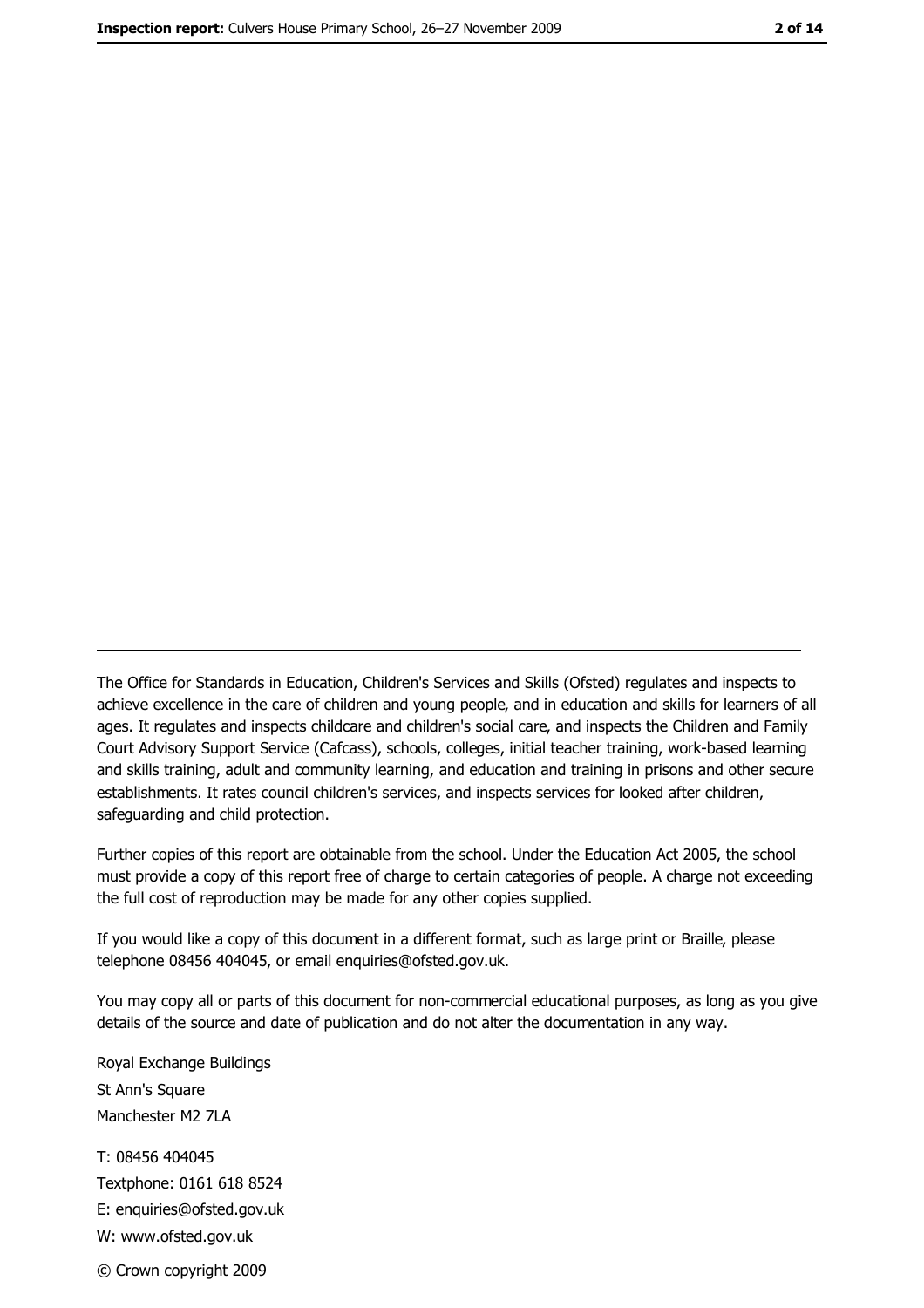# **Introduction**

This inspection was carried out by three additional inspectors. The inspectors visited 13 lessons, and held meetings with governors, staff and groups of pupils. They observed the school's work, scrutinised pupils' exercise books and looked at data the school had collected on pupils' progress, the school development plan and procedures for keeping pupils safe. Inspectors also analysed the responses to 72 parental questionnaires that were returned.

The inspection team reviewed many aspects of the school's work. It looked in detail at the following:

- whether all pupils are making sufficient progress in their learning  $\blacksquare$
- pupils' attendance levels  $\blacksquare$
- whether the teaching is of good enough quality to raise pupils' achievement  $\blacksquare$
- the impact of leaders and managers at all levels in contributing to the school's  $\blacksquare$ improvement.

# **Information about the school**

Culvers House is a larger-than-average primary school. The proportion of pupils entitled to free school meals is above average. The majority of pupils are of White British heritage, with about a quarter coming from a variety of minority ethnic backgrounds. Few pupils are at an early stage of learning English as an additional language. The proportion of pupils who need help with language, social skills or mobility is above average. The school houses an Opportunities Base for up to 16 physically disabled learners. It has gained the Activemark award and the silver Arts Mark award.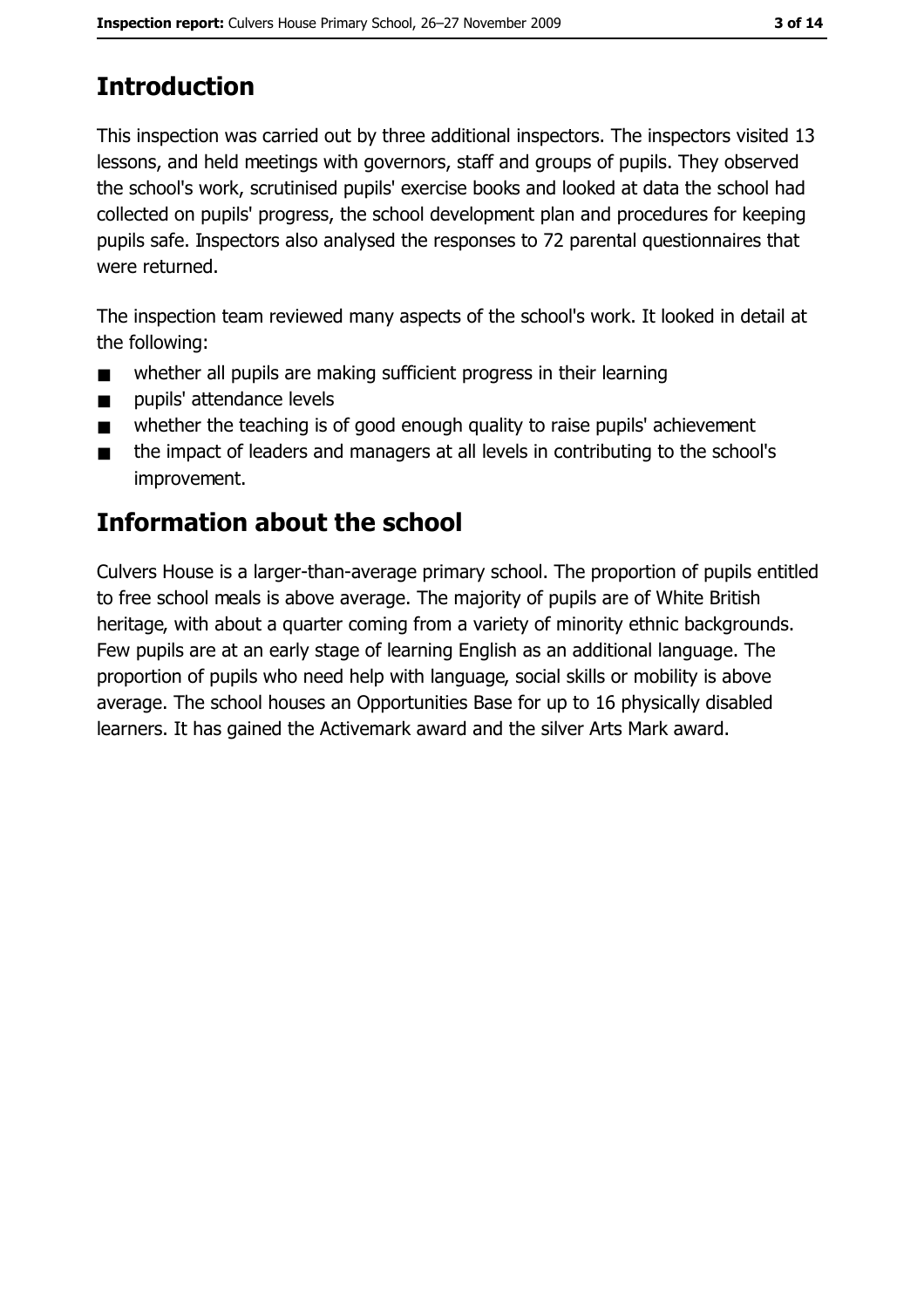## **Inspection judgements**

#### Overall effectiveness: how good is the school?

#### The school's capacity for sustained improvement

## **Main findings**

In accordance with section 13 (3) of the Education Act 2005, HMCI is of the opinion that this school requires special measures because it is failing to give its pupils an acceptable standard of education and the persons responsible for leading, managing or governing the school are not demonstrating the capacity to secure the necessary improvement. Pupils do not make sufficient progress in their learning. The school successfully makes sure the pupils are looked after well and enjoy a range of interesting activities, such as themed weeks and after-school clubs, which develop their creative side well. However, it has dwelt too much on these aspects in isolation and not focused sufficiently on raising achievement. The rest of the curriculum is not sufficiently stretching and rigorously planned to ensure all pupils make enough progress. Pupils' attainment in English, mathematics and science has been low for several years and there is not enough evidence to demonstrate a strong improving trend.

The headteacher, governors and senior leaders rely on significant support from outside agencies. Stratregies to improve the pupils' education and well-being have not been successful. Governors are aware of what needs to improve, but have not acted quickly enough to challenge the school's underachievement. The headteacher and outside consultants monitor teaching regularly but the results have not been used productively to pinpoint the professional development required to raise pupil achievement. Attendance has improved and is now in line with national averages. Behaviour is satisfactory. However, the high turnover of staff, both among the teachers and in the senior leadership team, has had a negative impact on attempts to raise pupils' academic achievement because the school is unable to maintain a consistent and high quality learning experience.

Teaching and learning are good in the Early Years Foundation Stage. The quality of teaching elsewhere in the school is too variable to enable the pupils to make sufficient gains in knowledge and skills. Pace is often too slow and recently introduced assessment systems are not being used well enough by teachers to ensure activities are always matched accurately to pupils' needs and interests. Consequently, in too many lessons, learning is lacklustre and pupils do not put enough effort into finding out more. Marking and target setting are not sufficiently consistent or challenging.

Staff look after the pupils well and make the school a safe and welcoming place. As one pupil told inspectors, 'The school is good at taking care of us.' Pupils learn how to lead healthy and safe lives and they willingly take on jobs around the school, such as house captains and buddies. Parents are generally supportive of the school. One parent commented, 'The staff are very friendly and approachable.'

| 4 |  |
|---|--|
| 4 |  |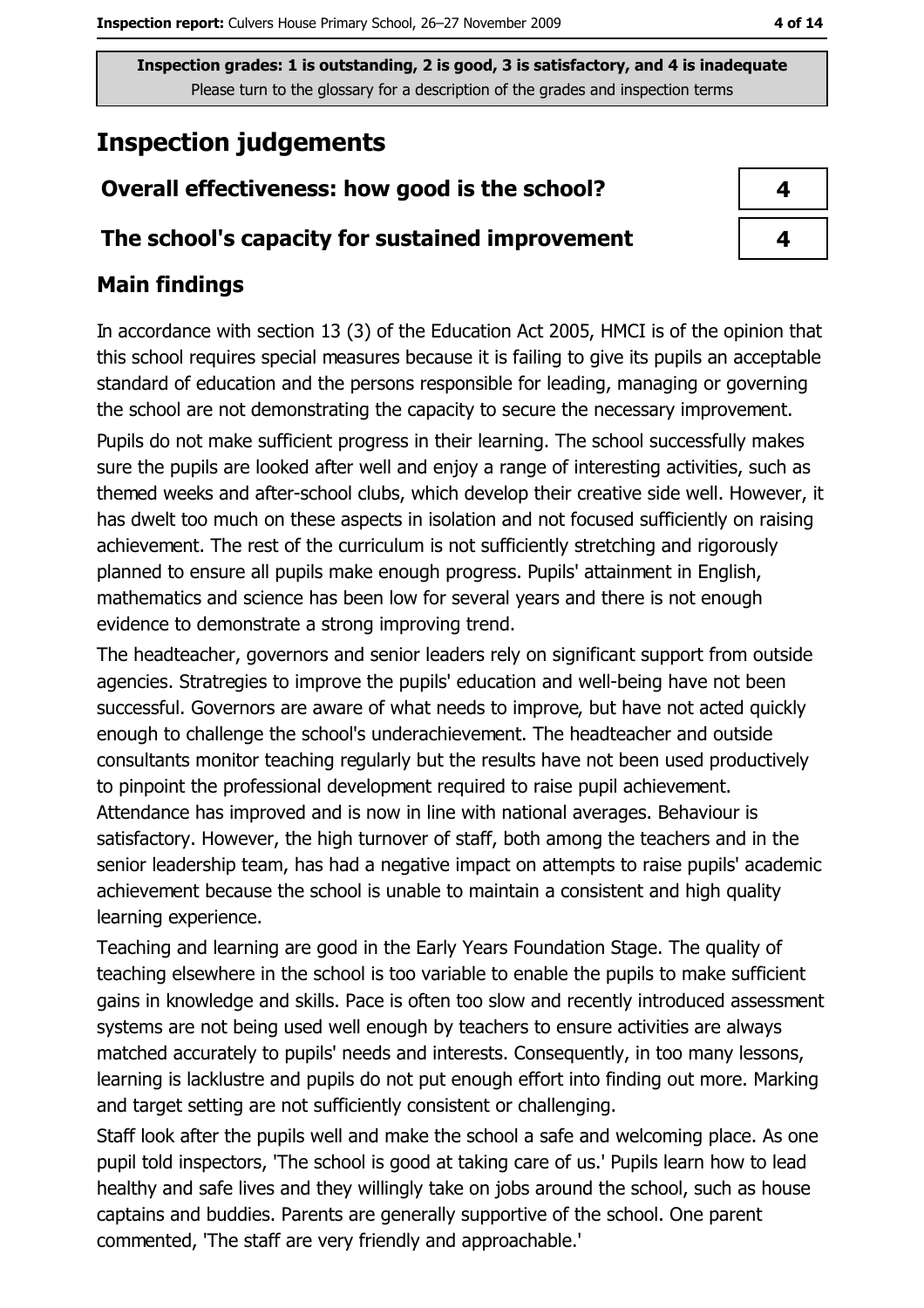### What does the school need to do to improve further?

- $\blacksquare$ Increase the proportion of good teaching and eliminate inadequate teaching by:
	- ensuring activities and the pace of lessons meet the needs of individual pupils
	- providing marking that consistently gives pupils advice on how they can improve their learning
	- providing learning targets that are focused and manageable.
- Ensure the curriculum promotes effective progress in each subject by:  $\blacksquare$ 
	- providing work that securely builds on pupils' knowledge and understanding
	- developing the teachers' skills to engage pupils more actively in their learning.  $\equiv$
- Take more urgent action to raise pupils' achievement by:
	- rigorously evaluating the impact of provision, particularly teaching on pupils' learning
	- using assessment information accurately to track pupils' progress and ensure that learning activities meet their needs.

#### **Outcomes for individuals and groups of pupils**

After a good start in the Early Years Foundation Stage, pupils make satisfactory progress in Key Stage 1. However, the school's own tracking shows that almost half of pupils in each Key Stage 2 class are currently not making the progress they should. Pupils with special educational needs and/or disabilities make satisfactory progress, because of tailored support out of lessons. Pupils at an early stage of learning English as an additional language make satisfactory progress. Other pupils from minority ethnic backgrounds make inadequate progress.

Most pupils listen satisfactorily to their teachers' instructions and do as they are asked. However, when teachers expect too little from the pupils and do not set challenging enough activities, their attention flags and productivity drops. The quality of presentation in exercise books is poor. Pupils, even in Year 6, write in pencil and do not take sufficient pride in producing neat and tidy work. When teachers plan interesting activities that capture the pupils' imagination, such as work interpreting bar graphs in Year 6, pupils acquire knowledge and understanding well. Inspectors agree with a few of the more able pupils who said they would like to have the chance to plan and organise how they learn, rather than wait to be told what to do. Some teachers give useful extra little tasks when marking books, but pupils do not follow these up to reinforce their learning.

Pupils say they enjoy coming to school. Pupils get on well with their friends and most behave well. A few find it difficult to behave appropriately, but with careful management from staff, very little learning is disrupted. Bullying is rare. If any arises, pupils know who to turn to and trust that it will be dealt with effectively by the adults. Pupils know what to eat to help them keep in good health and are quick to make suggestions about

4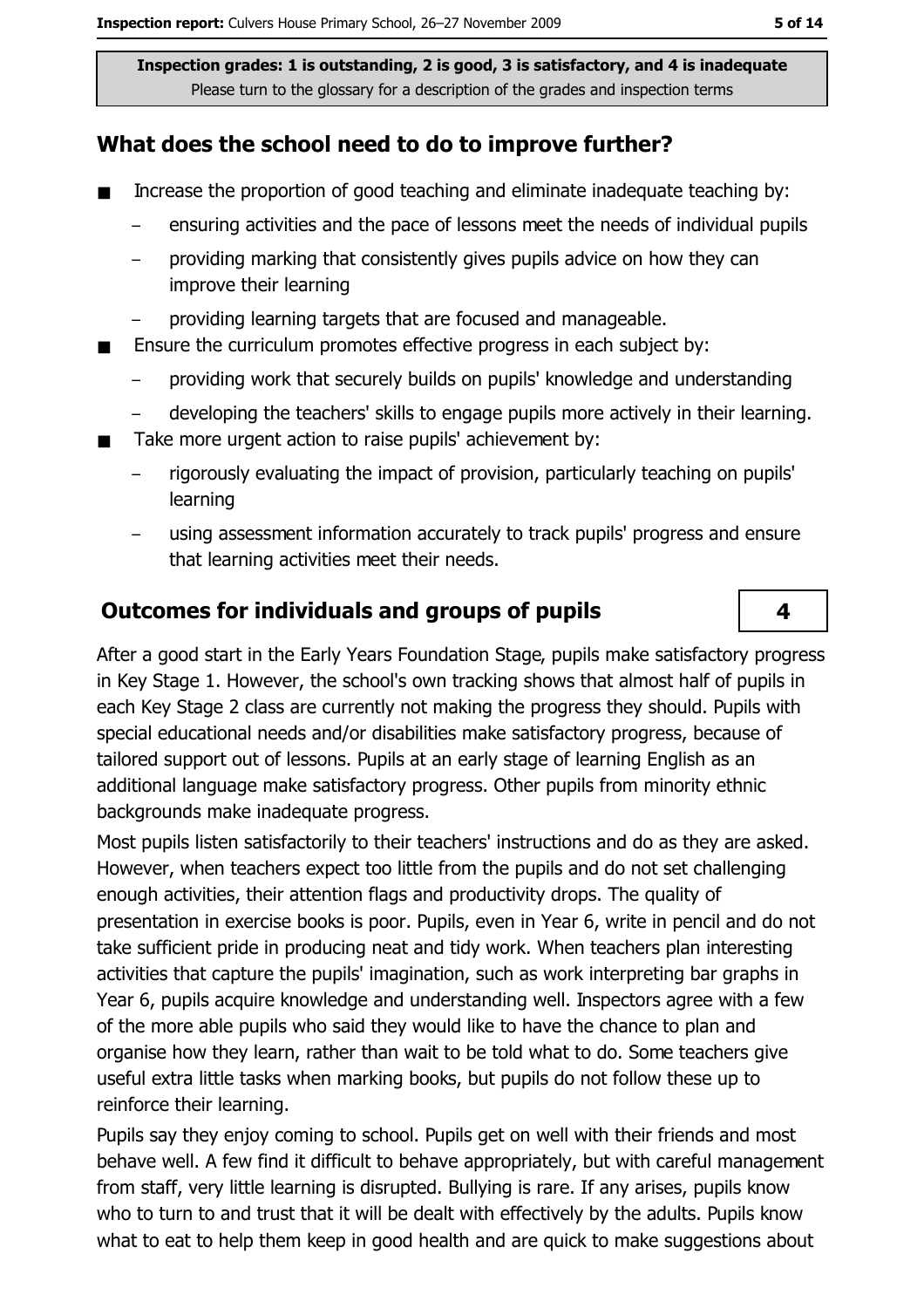improvements to school lunches. They got involved in helping to run the Christmas Fair and contributed to devising the behaviour code. They are learning to be valuable members of their neighbourhood by taking harvest gifts to their local church, singing for the Mayor and giving their views on local regeneration.

These are the grades for pupils' outcomes

| Pupils' achievement and the extent to which they enjoy their learning                                                     |                         |
|---------------------------------------------------------------------------------------------------------------------------|-------------------------|
| Taking into account:<br>Pupils' attainment <sup>1</sup>                                                                   | 4                       |
| The quality of pupils' learning and their progress                                                                        | 4                       |
| The quality of learning for pupils with special educational needs and/or<br>disabilities and their progress               | 3                       |
| The extent to which pupils feel safe                                                                                      | 3                       |
| <b>Pupils' behaviour</b>                                                                                                  | 3                       |
| The extent to which pupils adopt healthy lifestyles                                                                       | $\overline{\mathbf{2}}$ |
| The extent to which pupils contribute to the school and wider community                                                   |                         |
| The extent to which pupils develop workplace and other skills that will<br>contribute to their future economic well-being | 4                       |
| Taking into account:                                                                                                      | 3                       |
| Pupils' attendance <sup>1</sup>                                                                                           |                         |
| The extent of pupils' spiritual, moral, social and cultural development                                                   | 3                       |

## How effective is the provision?

In a few lessons, teachers plan different activities carefully so pupils can progress at the best rate for them. However, on too many occasions, work is undemanding or repeats what has been done before. Now and again, learning moves along at a good pace, with teachers setting time limits for different activities but this is not the norm and learning invariably suffers. Pupils are starting to be encouraged to assess their own or others' work, but this is not sufficiently consistent or urgent. Some teachers mark work regularly and boost pupils' morale with positive comments and a few give productive advice on how pupils can improve their work further. However, when colleagues cover for absent teachers or there is a change of staff mid-term, marking suffers. Most pupils have targets for learning, but the format differs between subjects and classes. Pupils are

The grades for attainment and attendance are: 1 is high; 2 is above average; 3 is broadly average; and 4 is low.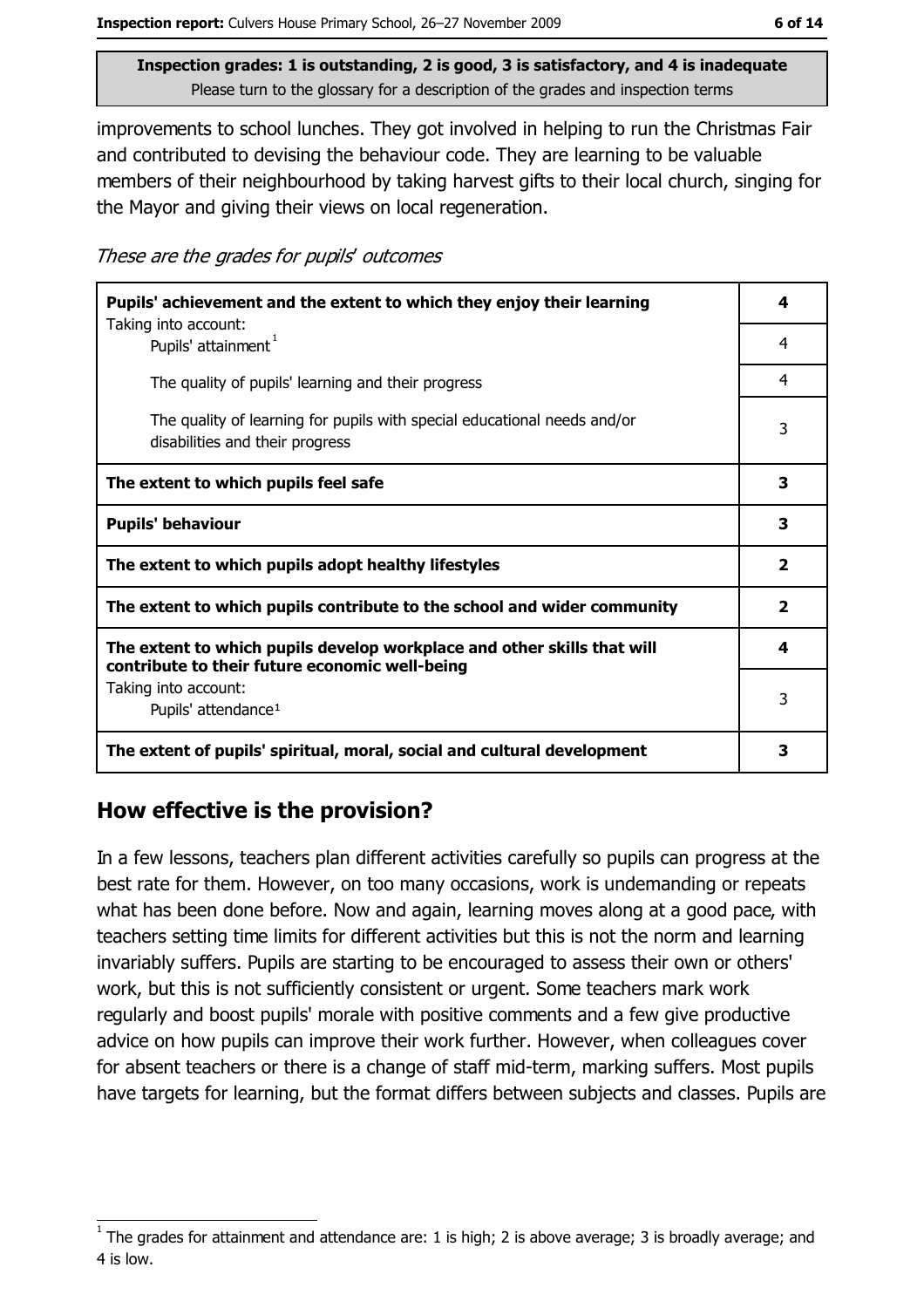sometimes confused about whether they are working towards the learning objective for the lesson or the target for longer-term learning.

Recently, the best learning has been in mathematics lessons where pupils are organised into sets according to their ability. Elsewhere, the curriculum is not being planned sufficiently with the particular needs of individuals in mind. An exception is the effective strategy to support pupils who find learning difficult by withdrawing them from lessons into small groups or to 'the Nest' with the special needs coordinator.

The breakfast club provides a positive start to the day for those pupils who attend. Established staff know the pupils well and give good pastoral care to them and their families. Support and quidance are satisfactory. For the majority of pupils, the impact is greater on their personal development than on their learning. However, the school works effectively with outside agencies to steer pupils with learning difficulties towards expected progress. Pupils with physical difficulties in the Opportunities Base are helped to integrate positively with the other pupils because of careful and conscientious support from teaching assistants. One mother commented, 'The staff have always been readily available for help and advice when asked.'

| The quality of teaching                                                                                    |  |
|------------------------------------------------------------------------------------------------------------|--|
| Taking into account:                                                                                       |  |
| The use of assessment to support learning                                                                  |  |
| The extent to which the curriculum meets pupils' needs, including, where<br>relevant, through partnerships |  |
| The effectiveness of care, guidance and support                                                            |  |

These are the grades for the quality of provision

#### How effective are leadership and management?

The headteacher and interim deputy headteacher have an accurate view of the effectiveness of the school. Despite this, a lack of urgency and drive has led to insufficient improvement. Subject leaders are enthusiastic but new to their role. They do not have a precise enough grasp of the performance of their subject or how well it is being taught by their colleagues. The school improvement plan has well-organised priorities but fails to give precise, small-step criteria against which the school can measure success. The involvement of outside agencies has not had enough impact on improving progress for the majority of pupils.

Parents receive appropriate information and leaders and managers engage with disinterested parents with some success. Governors ensure the school meets all statutory responsibilities. Safeguarding procedures are good. The school understands its context and fulfils its duty to promote community cohesion. Global links are developing, but pupils have limited knowledge of how people from other backgrounds and cultures live in the United Kingdom. The promotion of equal opportunity is not secure. Although the school knows its pupils well and supports potentially vulnerable pupils effectively,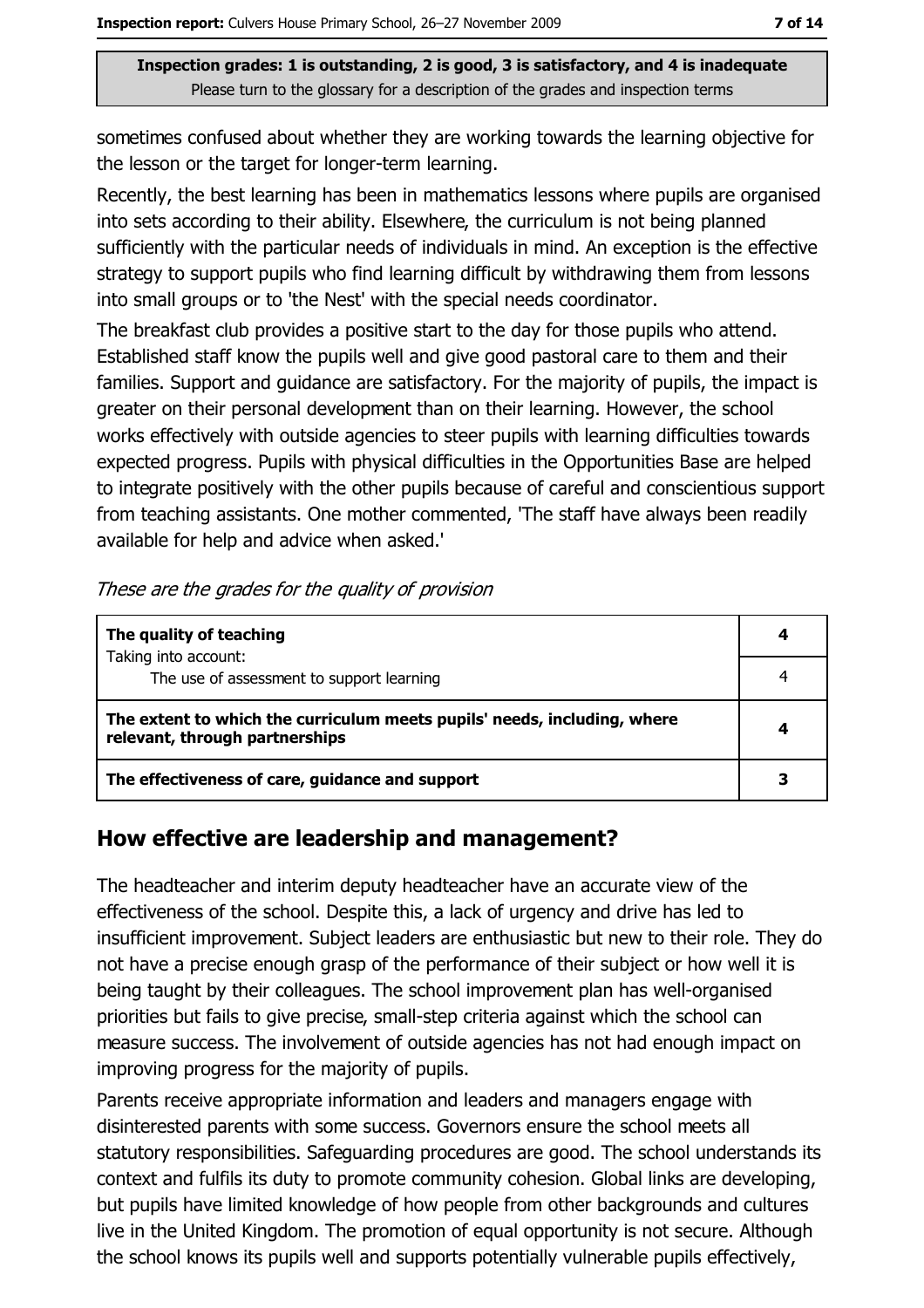not all pupils are being given sufficient chance to extend their academic achievement.

These are the grades for leadership and management

| The effectiveness of leadership and management in embedding ambition and<br>driving improvement                                                                     | 4              |
|---------------------------------------------------------------------------------------------------------------------------------------------------------------------|----------------|
| Taking into account:<br>The leadership and management of teaching and learning                                                                                      | 4              |
| The effectiveness of the governing body in challenging and supporting the<br>school so that weaknesses are tackled decisively and statutory responsibilities<br>met | 4              |
| The effectiveness of the school's engagement with parents and carers                                                                                                | 3              |
| The effectiveness of partnerships in promoting learning and well-being                                                                                              | 4              |
| The effectiveness with which the school promotes equality of opportunity and<br>tackles discrimination                                                              | 4              |
| The effectiveness of safeguarding procedures                                                                                                                        | $\overline{2}$ |
| The effectiveness with which the school promotes community cohesion                                                                                                 | 3              |
| The effectiveness with which the school deploys resources to achieve<br>value for money                                                                             | 4              |

#### **Early Years Foundation Stage**

Children make good progress during their time in the Early Years Foundation Stage. Many arrive in the Nursery with skills well below those expected for three year olds. Although they make good progression in all areas of learning and make up some lost ground, they leave with skills that are still below expectations at the age of five. Children settle in very quickly, because parents are welcome to stay to play with their children for a while. Staff are well deployed to give good attention to individual children to help them socialise and behave appropriately, so children make particularly good progress in their personal development.

The leadership in the Early Years Foundation Stage is both systematic and passionate about learning. Data analysis is strong. For example, the leader identified that writing and recognition of letters and sounds were the least successful of the learning areas, so this year she has introduced more activities to promote these areas. The children thoroughly enjoyed carrying round clip boards and pens to draw and write on and have special group work to concentrate on sounding out letters. However, a few members of staff use incorrect grammar or miss opportunities to extend vocabulary. Staff track the progress of each child carefully and ensure they receive regular individual attention in their learning. Children from the Opportunities Base are particularly well supported. Staff plan a wide range of exciting activities to cover all learning areas. They ask the children for their ideas when planning for the next week and then cleverly integrate their suggestions into positive learning. The outside area promotes learning well. The learning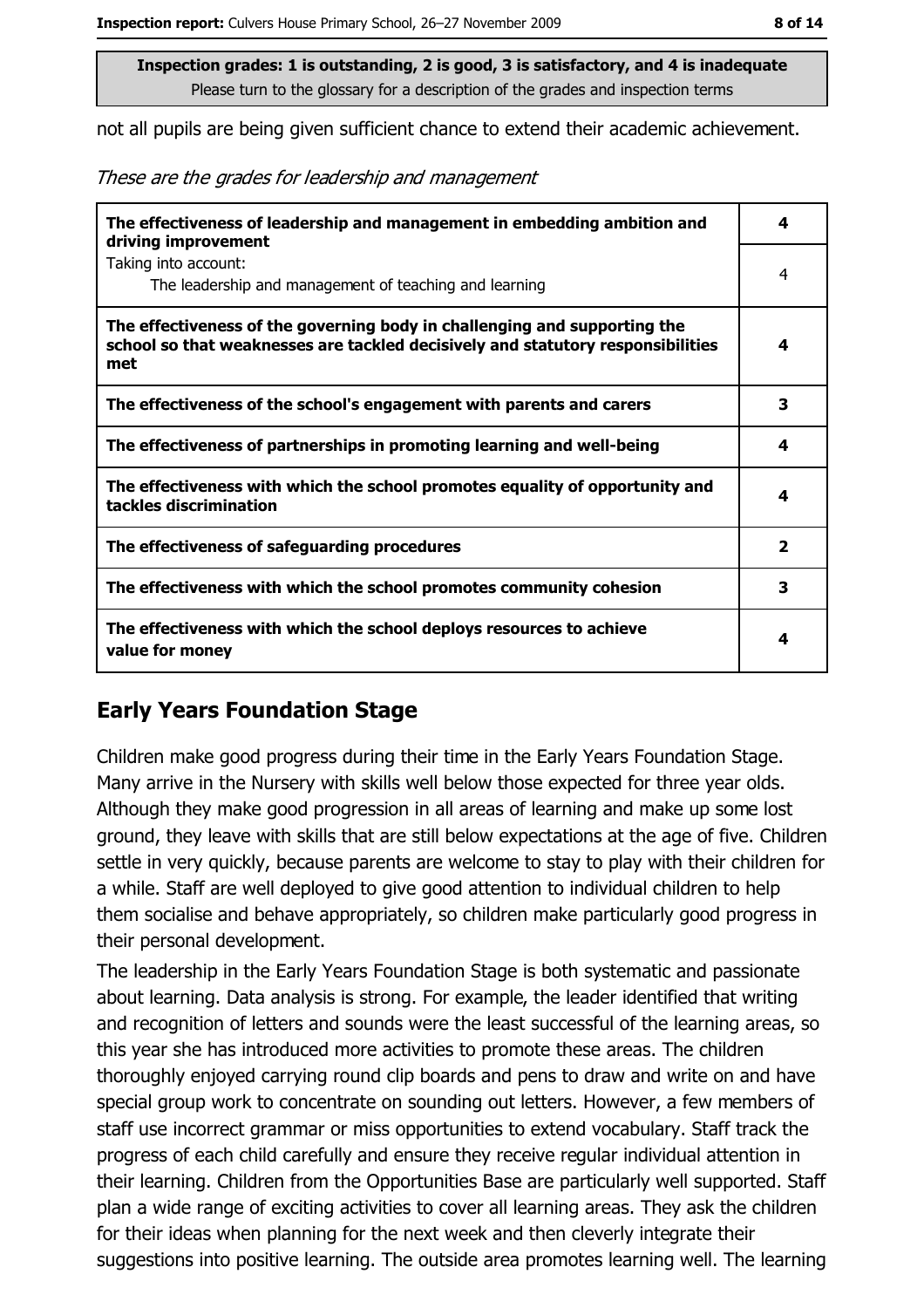journal is used well as a form of assessment easily accessible by staff, parents and children alike. The children delighted in showing visitors photographs in the journal of what they like doing.

These are the grades for the Early Years Foundation Stage

| <b>Overall effectiveness of the Early Years Foundation Stage</b>                             |   |
|----------------------------------------------------------------------------------------------|---|
| Taking into account:<br>Outcomes for children in the Early Years Foundation Stage            |   |
|                                                                                              |   |
| The quality of provision in the Early Years Foundation Stage                                 |   |
| The effectiveness of leadership and management of the Early Years<br><b>Foundation Stage</b> | 2 |

#### **Views of parents and carers**

Parents who returned questionnaires or spoke to the inspection team are pleased with the way school looks after their children. Most feel they receive sufficient information about what their children are learning at school. However, a significant number consider that their children are not making enough progress and parents of more able pupils think the school is not meeting their children's particular needs. Inspectors agree that the school is a safe and welcoming place. They agree that pupils are not all making the progress they should.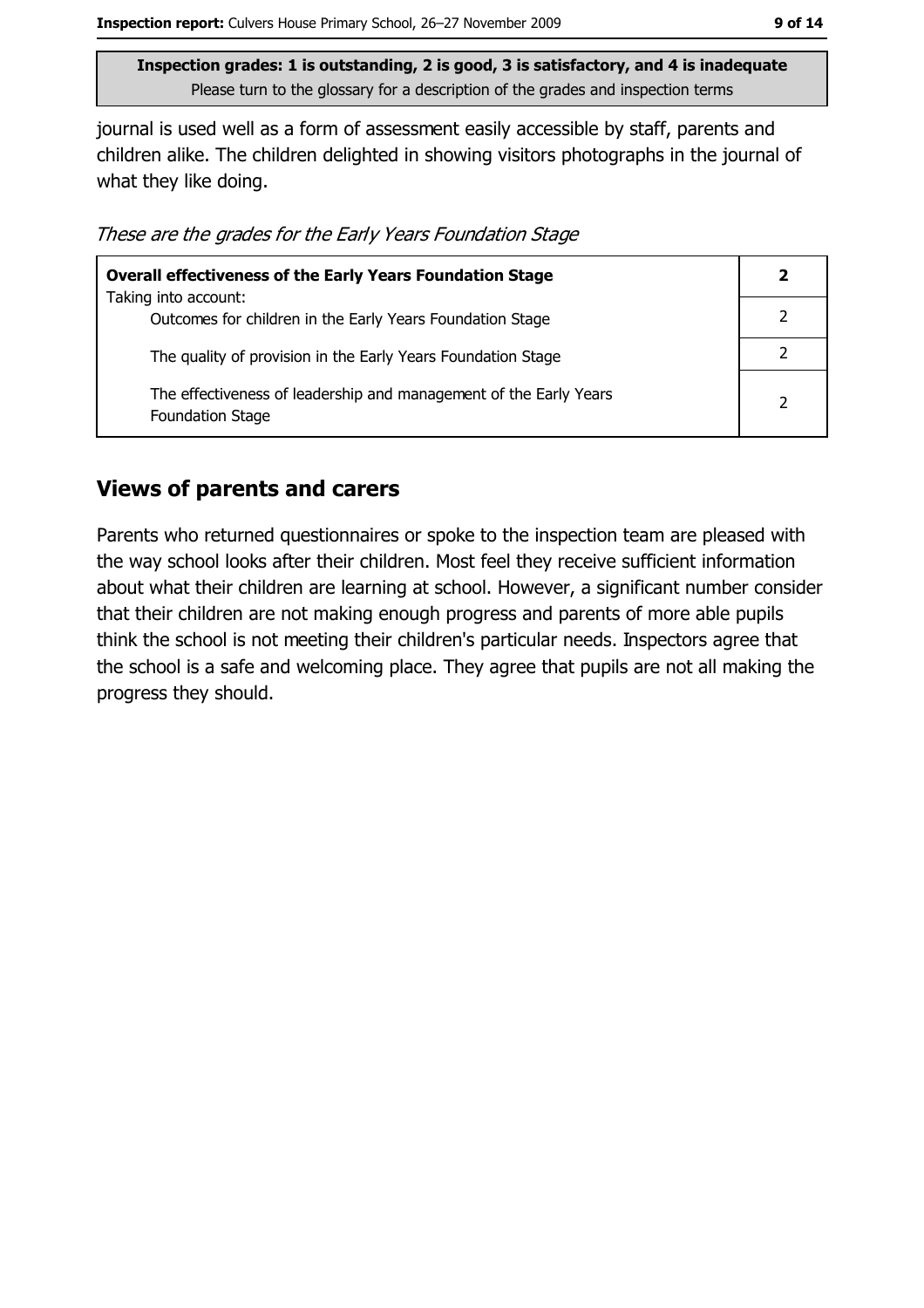#### Responses from parents and carers to Ofsted's questionnaire

Ofsted invited all the registered parents and carers of pupils registered at Culvers House Primary School to complete a questionnaire about their views of the school.

In the questionnaire, parents and carers were asked to record how strongly they agreed with 13 statements about the school.

The inspection team received 72 completed questionnaires by the end of the on-site inspection. In total, there are 367 pupils registered at the school.

| <b>Statements</b>                                                                                                                                                                                                                                       | <b>Strongly</b><br><b>Agree</b> |               | <b>Agree</b> |               |                | <b>Disagree</b> |                | <b>Strongly</b><br>disagree |  |
|---------------------------------------------------------------------------------------------------------------------------------------------------------------------------------------------------------------------------------------------------------|---------------------------------|---------------|--------------|---------------|----------------|-----------------|----------------|-----------------------------|--|
|                                                                                                                                                                                                                                                         | <b>Total</b>                    | $\frac{0}{0}$ | <b>Total</b> | $\frac{0}{0}$ | <b>Total</b>   | $\frac{0}{0}$   | <b>Total</b>   | $\frac{1}{2}$               |  |
| My child enjoys school                                                                                                                                                                                                                                  | 49                              | 68            | 22           | 31            | 1              | $\mathbf{1}$    | $\mathbf{0}$   | 0                           |  |
| The school keeps my child<br>safe                                                                                                                                                                                                                       | 39                              | 54            | 31           | 43            | $\overline{2}$ | 3               | 0              | $\mathbf 0$                 |  |
| The school informs me<br>about my child's progress                                                                                                                                                                                                      | 27                              | 38            | 37           | 51            | 8              | 11              | 0              | 0                           |  |
| My child is making enough<br>progress at this school                                                                                                                                                                                                    | 24                              | 33            | 35           | 49            | 10             | 14              | $\overline{2}$ | $\mathbf{1}$                |  |
| The teaching is good at this<br>school                                                                                                                                                                                                                  | 31                              | 43            | 35           | 49            | 5              | $\overline{7}$  | 1              | 0                           |  |
| The school helps me to<br>support my child's learning                                                                                                                                                                                                   | 27                              | 38            | 35           | 49            | 8              | 11              | 1              | $\mathbf{1}$                |  |
| The school helps my child to<br>have a healthy lifestyle                                                                                                                                                                                                | 30                              | 42            | 38           | 53            | $\mathbf{1}$   | $\mathbf{1}$    | 1              | 3                           |  |
| The school makes sure that<br>my child is well prepared for<br>the future (for example<br>changing year group,<br>changing school, and for<br>children who are finishing<br>school, entering further or<br>higher education, or<br>entering employment) | 18                              | 25            | 36           | 50            | $\overline{7}$ | 10              | $\mathbf 0$    | $\mathbf 0$                 |  |
| The school meets my child's<br>particular needs                                                                                                                                                                                                         | 24                              | 33            | 32           | 44            | 10             | 14              | 0              | 0                           |  |
| The school deals effectively<br>with unacceptable behaviour                                                                                                                                                                                             | 25                              | 35            | 39           | 54            | 6              | 8               | 1              | $\mathbf{1}$                |  |
| The school takes account of<br>my suggestions and<br>concerns                                                                                                                                                                                           | 23                              | 32            | 39           | 54            | 8              | 11              | 0              | 0                           |  |
| The school is led and<br>managed effectively                                                                                                                                                                                                            | 24                              | 33            | 40           | 56            | $\overline{4}$ | 6               | $\mathbf{1}$   | $\mathbf{1}$                |  |
| Overall, I am happy with my<br>child's experience at this<br>school                                                                                                                                                                                     | 36                              | 45            | 31           | 43            | 5              | 7               | $\mathbf 0$    | 0                           |  |

The table above summarises the responses that parents and carers made to each statement. The percentages indicate the proportion of parents and carers giving that response out of the total number of completed questionnaires. Where one or more parents and carers chose not to answer a particular question, the percentages will not add up to 100%.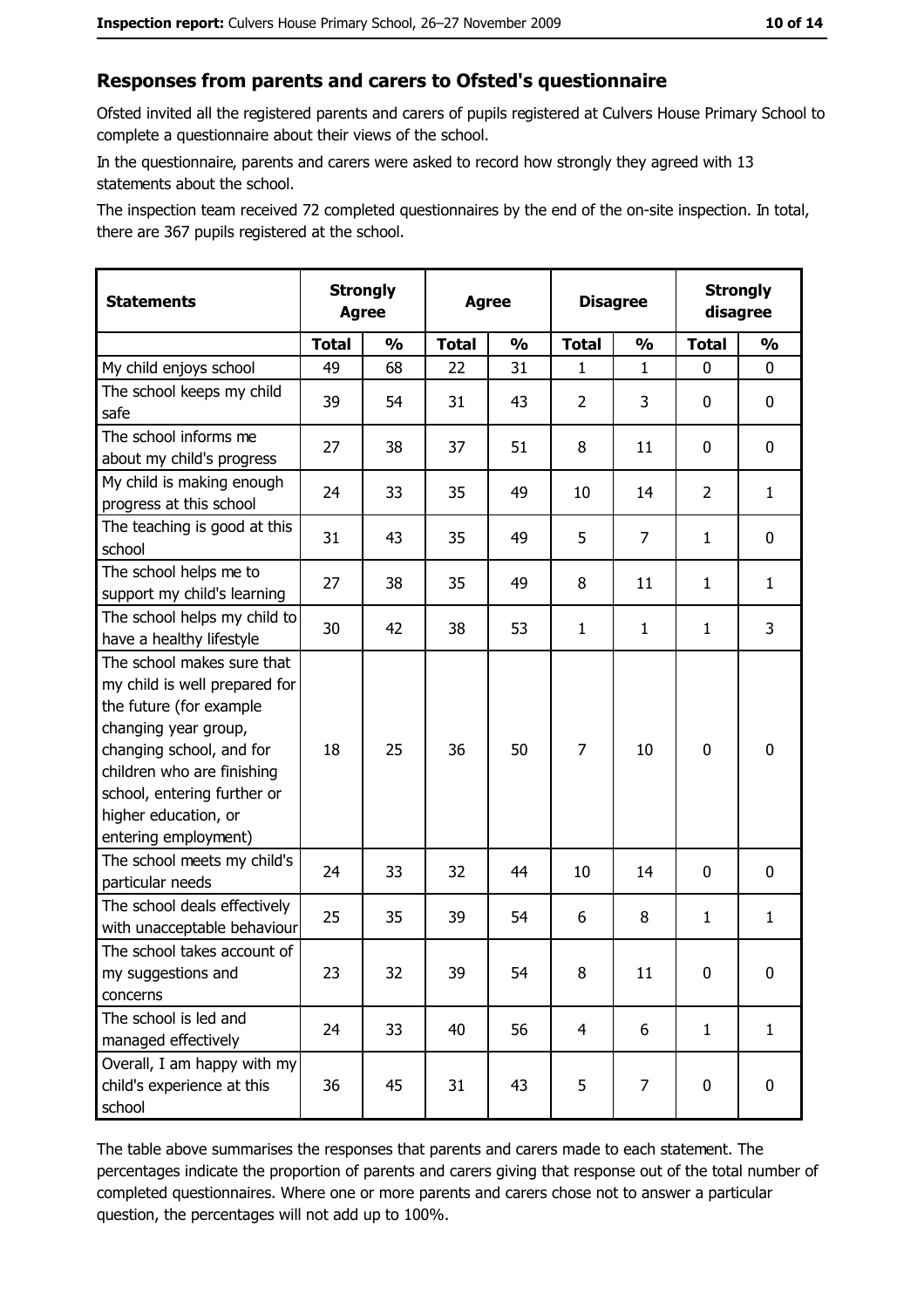# Glossary

| <b>Grade</b> | <b>Judgement</b> | <b>Description</b>                                                                                                                                                                                                               |
|--------------|------------------|----------------------------------------------------------------------------------------------------------------------------------------------------------------------------------------------------------------------------------|
| Grade 1      | Outstanding      | These features are highly effective. An oustanding<br>school provides exceptionally well for its pupils' needs.                                                                                                                  |
| Grade 2      | Good             | These are very positive features of a school. A school<br>that is good is serving its pupils well.                                                                                                                               |
| Grade 3      | Satisfactory     | These features are of reasonable quality. A satisfactory<br>school is providing adequately for its pupils.                                                                                                                       |
| Grade 4      | Inadequate       | These features are not of an acceptable standard. An<br>inadequate school needs to make significant<br>improvement in order to meet the needs of its pupils.<br>Ofsted inspectors will make further visits until it<br>improves. |

## What inspection judgements mean

#### Overall effectiveness of schools inspected between September 2007 and July 2008

|                       | Overall effectiveness judgement (percentage of<br>schools) |      |                     |                   |
|-----------------------|------------------------------------------------------------|------|---------------------|-------------------|
| <b>Type of school</b> | <b>Outstanding</b>                                         | Good | <b>Satisfactory</b> | <b>Inadequate</b> |
| Nursery schools       | 39                                                         | 58   | 3                   | 0                 |
| Primary schools       | 13                                                         | 50   | 33                  | 4                 |
| Secondary schools     | 17                                                         | 40   | 34                  | 9                 |
| Sixth forms           | 18                                                         | 43   | 37                  | $\overline{2}$    |
| Special schools       | 26                                                         | 54   | 18                  | $\overline{2}$    |
| Pupil referral units  | 7                                                          | 55   | 30                  | 7                 |
| All schools           | 15                                                         | 49   | 32                  | 5                 |

New school inspection arrangements were introduced on 1 September 2009. This means that inspectors now make some additional judgements that were not made previously.

The data in the table above were reported in The Annual Report of Her Majesty's Chief Inspector of Education, Children's Services and Skills 2007/08.

Percentages are rounded and do not always add exactly to 100. Secondary school figures include those that have sixth forms, and sixth form figures include only the data specifically for sixth form inspection judgements.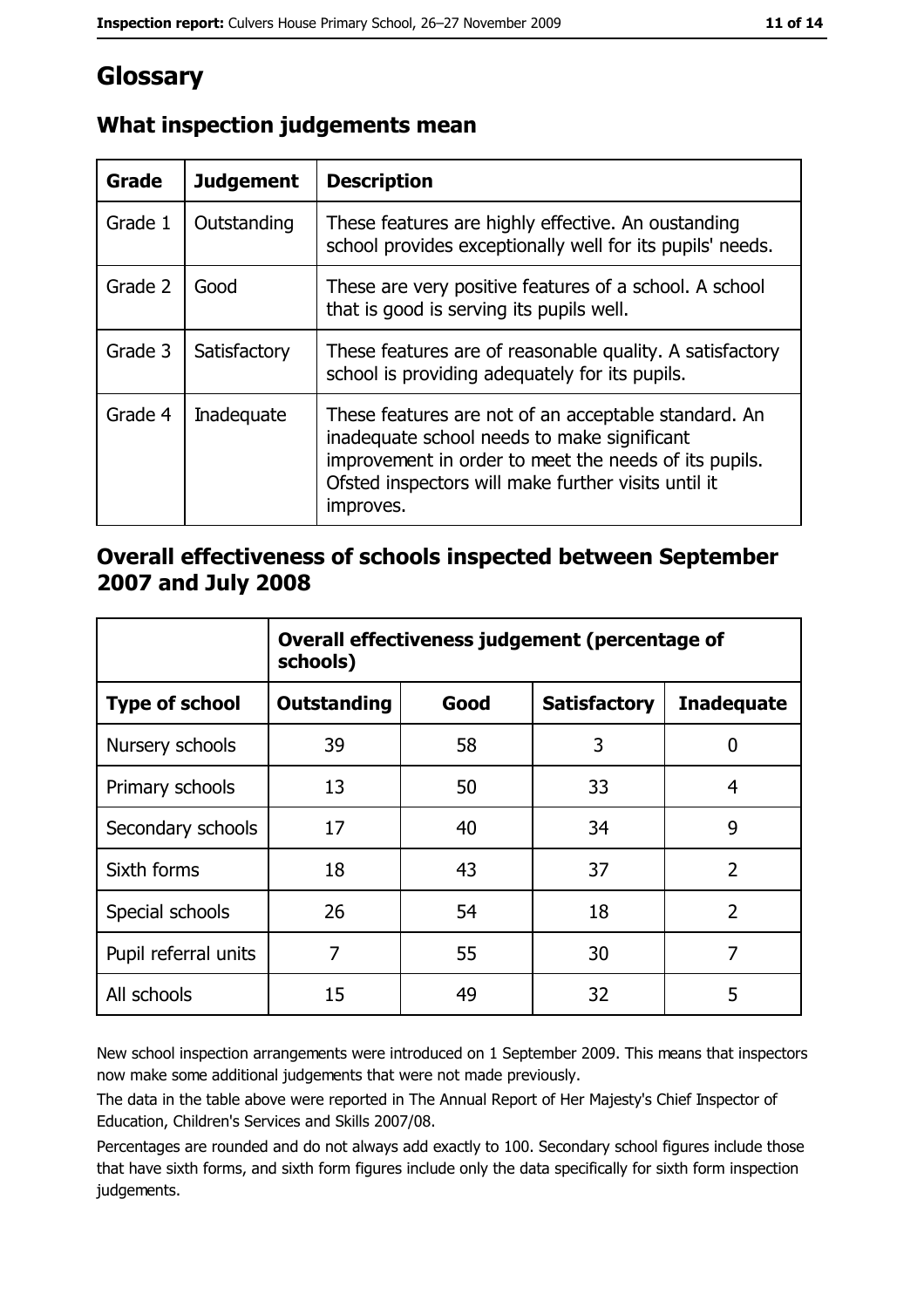# **Common terminology used by inspectors**

| Achievement:                  | the progress and success of a pupil in<br>their learning, development or training.                                                                                                                                                                                                                           |
|-------------------------------|--------------------------------------------------------------------------------------------------------------------------------------------------------------------------------------------------------------------------------------------------------------------------------------------------------------|
| Attainment:                   | the standard of the pupils' work shown by<br>test and examination results and in<br>lessons.                                                                                                                                                                                                                 |
| Capacity to improve:          | the proven ability of the school to<br>continue improving. Inspectors base this<br>judgement on what the school has<br>accomplished so far and on the quality of<br>its systems to maintain improvement.                                                                                                     |
| Leadership and management:    | the contribution of all the staff with<br>responsibilities, not just the headteacher,<br>to identifying priorities, directing and<br>motivating staff and running the school.                                                                                                                                |
| Learning:                     | how well pupils acquire knowledge,<br>develop their understanding, learn and<br>practise skills and are developing their<br>competence as learners.                                                                                                                                                          |
| <b>Overall effectiveness:</b> | inspectors form a judgement on a school's<br>overall effectiveness based on the findings<br>from their inspection of the school. The<br>following judgements, in particular,<br>influence what the overall effectiveness<br>judgement will be.                                                               |
|                               | The school's capacity for sustained<br>improvement.<br>Outcomes for individuals and groups<br>of pupils.<br>The quality of teaching.<br>The extent to which the curriculum<br>meets pupil's needs, including where<br>relevant, through partnerships.<br>The effectiveness of care, guidance<br>and support. |
| Progress:                     | the rate at which pupils are learning in<br>lessons and over longer periods of time. It<br>is often measured by comparing the<br>pupils' attainment at the end of a key<br>stage with their attainment when they<br>started.                                                                                 |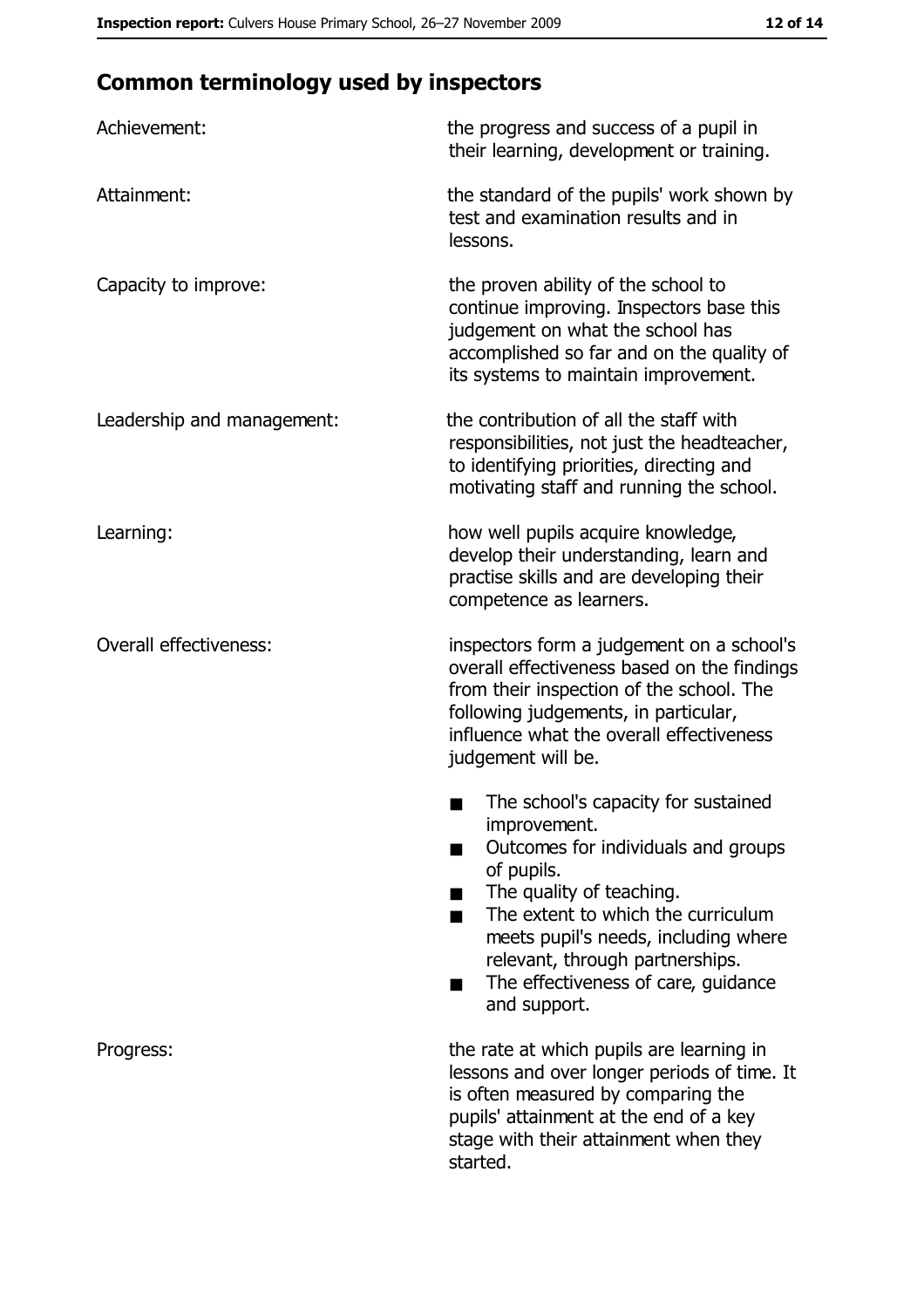This letter is provided for the school, parents and carers to share with their children. It describes Ofsted's main findings from the inspection of their school.



#### 30 November 2009

Dear Pupils

Inspection of Culvers House Primary School, Mitcham CR4 4JH

We enjoyed our visit to your school. Thank you very much for helping with the inspection by talking to us and showing us what you can do. We agree with your parents that you are in safe hands and we know that you enjoy school.

You get on well with your teachers and friends. Most of you behave well and we are impressed with the way you have improved your attendance so it is now the same as most primary schools. You know how to lead safe and healthy lives. We think those of you who take on special jobs, such as house captains and buddies, are sensible and helpful.

During the inspection, we found that you do not all make the progress you are capable of in English, mathematics and science. Our main concern is that teaching and the way lessons are organised are not always effective enough to help you. We have put the school into 'special measures,' which means that the headteacher and governors will be given special help to improve your learning.

To make your education better, I have asked your school to do three things: improve the quality of teaching by:

- setting work which is just the right challenge for you  $\blacksquare$
- $\blacksquare$ making sure marking helps you improve your work
- giving you clear and manageable targets to focus your learning

organise lessons and activities to make sure you build on what you have already learnt and help you make faster progress

regularly check that teaching, lessons and other activities are having a positive effect on improving your learning.

We know that your teachers make your school a special place for you. You can all help by continuing to be positive, behaving well and making the most of your time at Culvers House Primary School.

Yours sincerely

Sarah McDermott

Lead Inspector